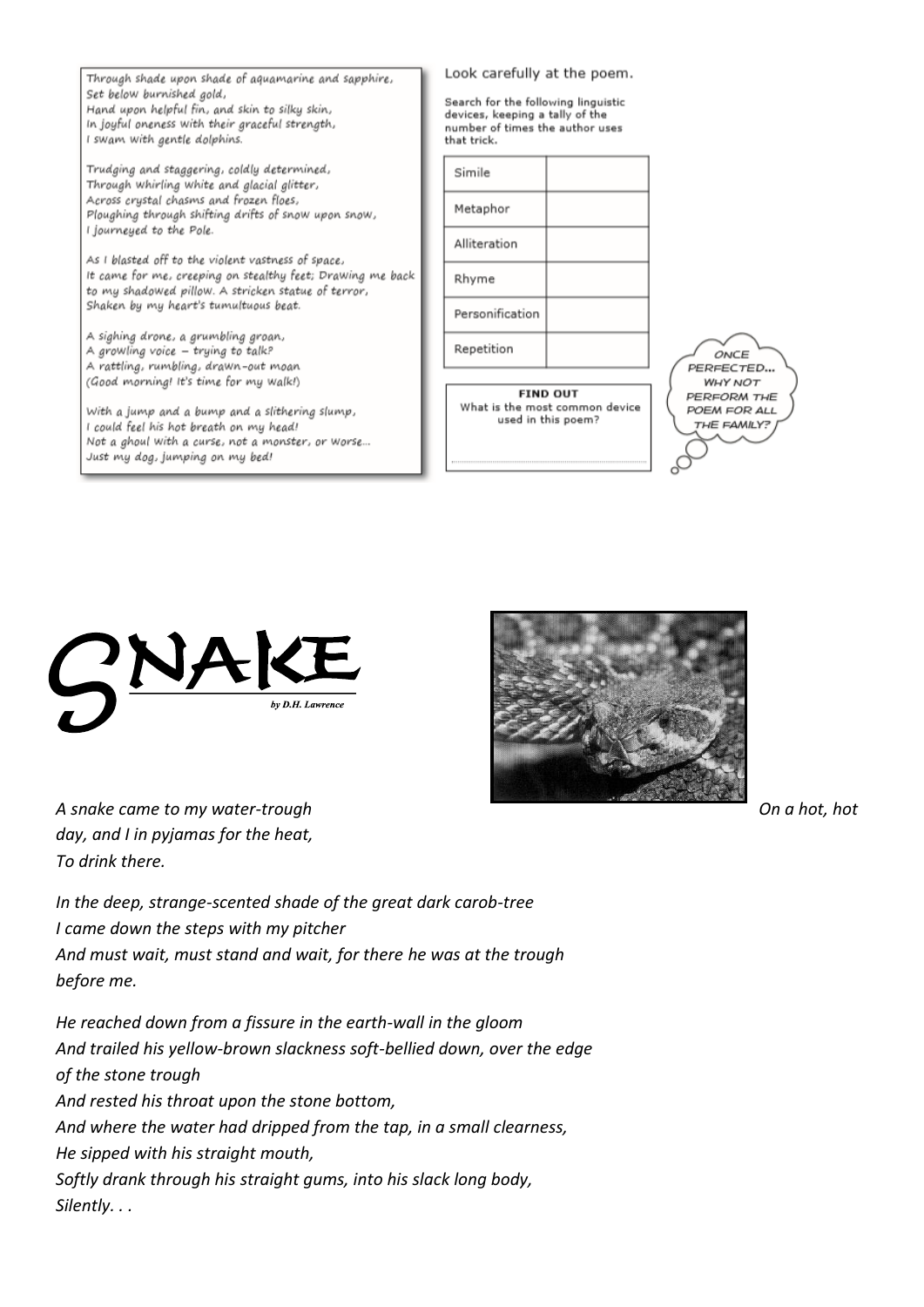*He drank enough And lifted his head, dreamily, as one who has drunken, And flickered his tongue like a forked night on the air, so black; Seeming to lick his lips, And looked around like a god, unseeing, into the air, And slowly turned his head, And slowly, very slowly, as if thrice a dream, Proceeded to draw his slow length curving round And climb again the bank of my wall-face.* © *Snake* by D.H. Lawrence.

## Questions on the poem *Snake*

1. In what kind of setting does this poem take place?

Use details from the poem to help explain your answer.

 How many points do you think you need to make here? This is a clarifying / retrieval type of question

2 marks

2. The poet looks at the snake with admiration and wonder.

Explain how he conveys these feelings. Work out what convey could mean. Does it matter? Read on…

In your answer you should comment on:

- how he describes the snake
- his reactions to it
- the movement and rhythm of the poem.

So 3 marks means what you think – (Point) ; the words in the poem to back up what you say (Evidence) ; and explain why this evidence backs up what you think (Explain) 3 marks

# **Find Me**

The boy caressed the rusty key in his palm. Hours had passed, scouring this unknown territory: a waste of time until he found this reward, this trophy. With the eagerness of an archaeologist he rubbed away at the encrusted dirt until his grimy fingers revealed two words, inscribed on the key's shaft - "Find Me".

The instant he stepped foot into the house again, all his senses marvelled at the uniqueness of the Manor. The sinewy fingers of stale pipe tobacco smoke crawled up into his nostrils, and the irritating sound of creaking chafed at his eardrums as he pounded the wooden floorboards searching for hidden curiosities.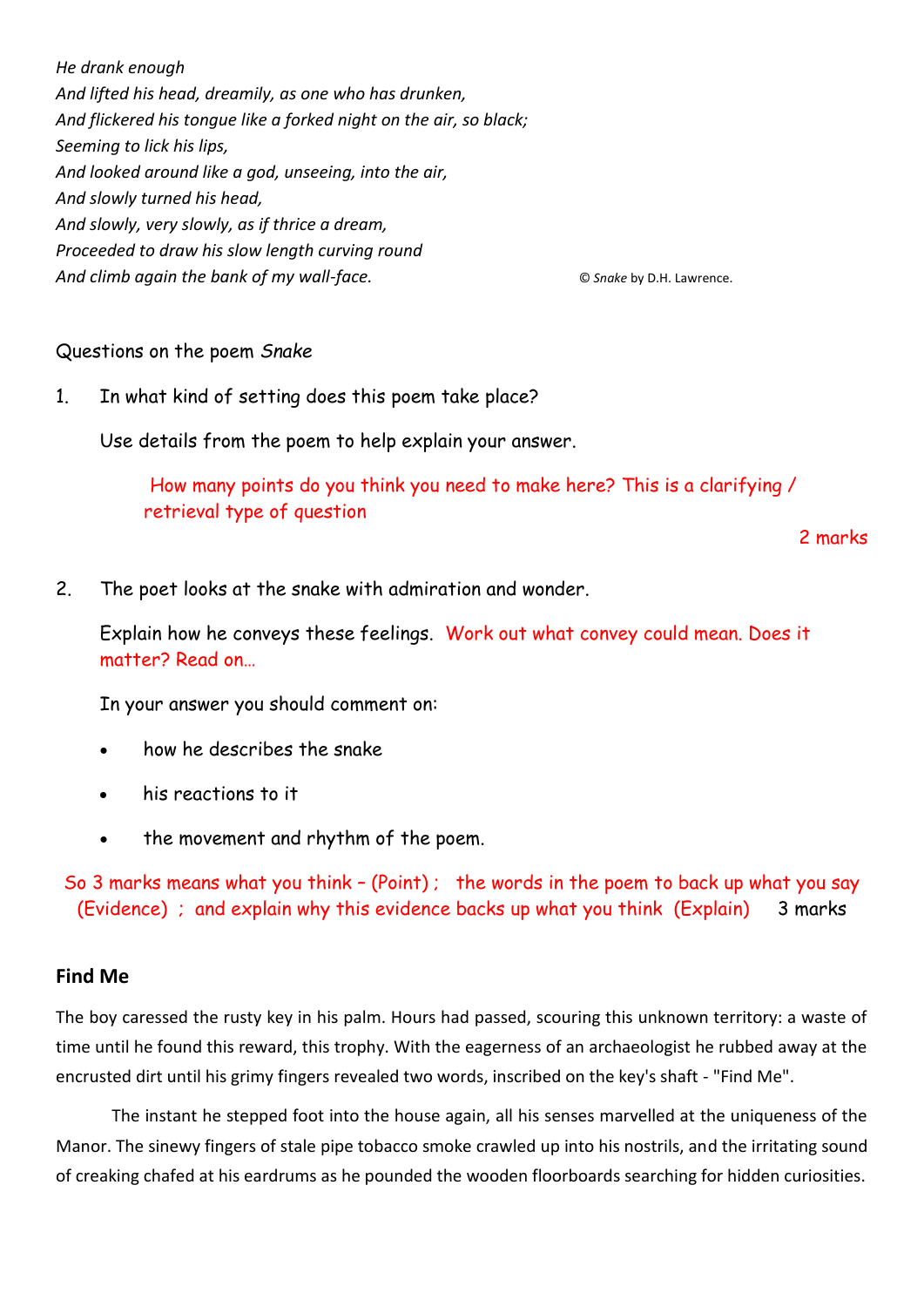His mother had sunk into poverty since her husband had died in The Great War. A hardworking and trustworthy woman, she was fortunate to have been given the position of housekeeper by the owners of Pensfort Manor whilst they were travelling. Her son, an exuberant nine year old, short for his age but fearless nonetheless, was delirious to find himself free to roam the many formal gardens, orchards and wildernesses surrounding the Manor and play to his heart's content within the walls of the ambling house.

Nimbly traversing the many corridors, the boy wandered into a room, yet undiscovered, and pondered over its impressive paintings with elaborate gilt frames which looked to him centuries old. Someone tapped him on the back - it was a delicate touch, more that of a child than an adult, but surely not his mother's. There it was again, a gentle prod, undoubtedly real, for he felt fingernails pierce his shirt.

He wove around to face a life sized portrait of a girl - she had flowing golden locks, peaceful blue eyes but a sad pale face full of longing and loneliness. In the background of the painting was a decaying oak door with a rusting lock...

The girl moved! He could swear on it. She seemed to be clawing at his hand - why? He spread out his palm: of course, the key! She smiled but her eyes were bulging with hunger as she beckoned him hypnotically to come forward. The girl pointed eagerly to the lock in the door behind her; as he slid the key into it, a huge wave of light flooded out of the painting, engulfing him and his screams for help.

"Son?" his mother called to him. No response. "Son?" All day she had searched every inch of the house in vain desperation before she remembered the deserted corridor of rooms the owners of the house had told her not to disturb. Her heart pounded as she retraced the boy's boot prints on the dusty floorboards. On entering the room, her eyes followed the footprints leading curiously up to the gloomy picture of the girl; she recoiled in horror as her eyes took in the scene before her: the girl's pale hand rested on the shoulder of a new companion, one that was not meant to be there...her son.

Read the words in context in order to figure out what they mean. NO DICTIONARY!

| Scouring  | encrusted  | inscribed   | chafed                 | poverty   |
|-----------|------------|-------------|------------------------|-----------|
| Exuberant | delirious  | ambling     | undiscovered elaborate |           |
| Nimbly    | traversing | undoubtedly | decaying               | engulfing |

#### **Vocabulary questions**:

- 1. The 'un' prefix is used on two words what effect does this have on the word?
- 2. Can you think of another word for exuberant?

### **Retrieval of information questions:**

What are the two words inscribed on the key? How old is the boy in the story? What colour eyes does the girl in the portrait have? How did boy's father die?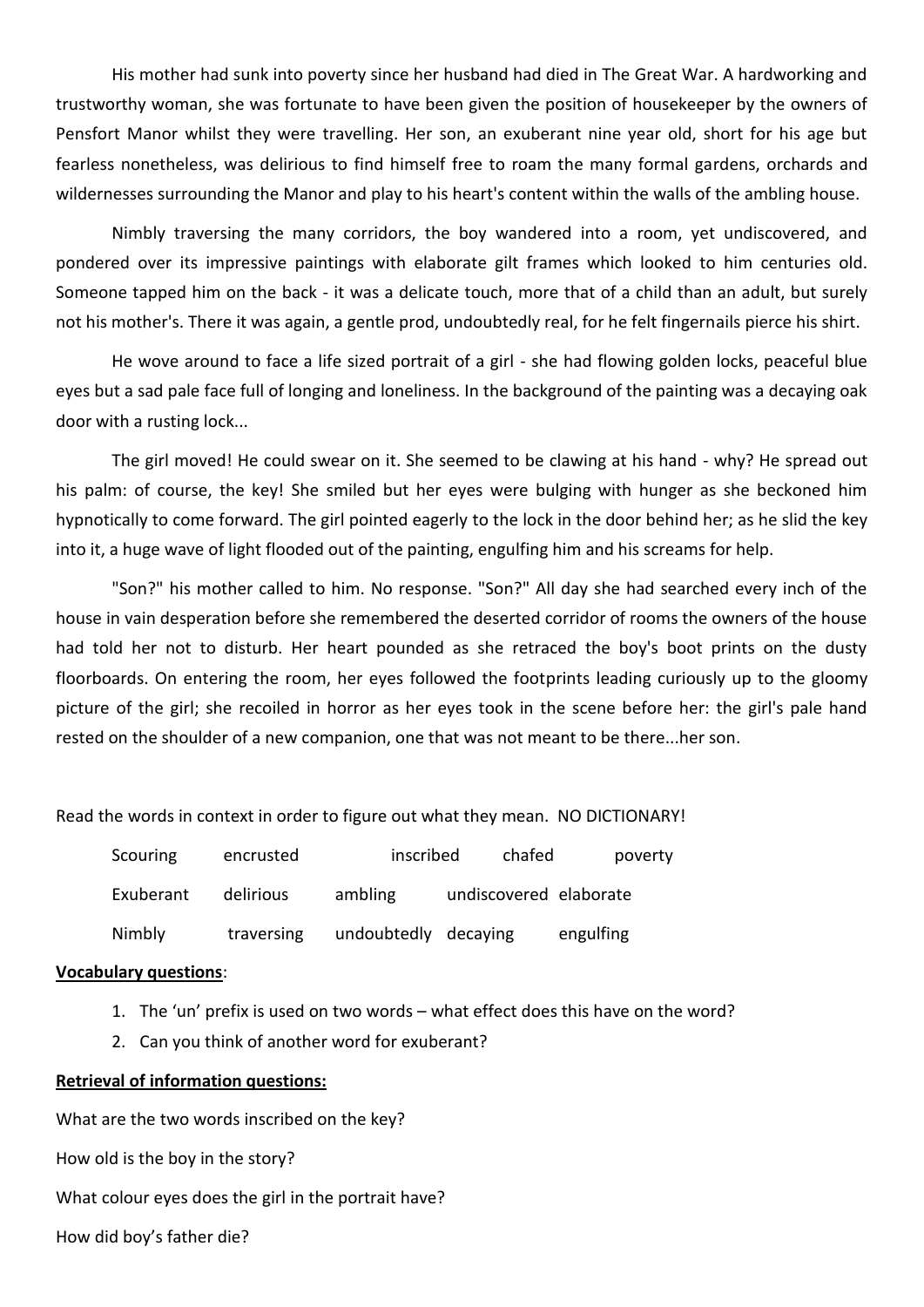## **Inference questions**

How do you know that the owner of the manor smoked a pipe?

Why was his mother given the job at the manor?

Put the events of the story in order from 1 -5

| The boy is tapped on the shoulder.            |  |
|-----------------------------------------------|--|
| The boy finds a key.                          |  |
| His mother finds him trapped in a painting.   |  |
| He finds a portrait of a lonely looking girl. |  |
| The boy puts the key in the lock.             |  |

# *Blitz story - not so brave after all*

It started as any other ordinary evening - if you could call bombings, air-raid sirens, rationing and devastation ordinary, that is. When the piercing wail of the air-raid sirens filled the skies, we knew exactly what to do. We may have been living through the Blitz, but for us, life was ordinary - we didn't know any different.

At five o'clock I stood at my window and watched the street below. The occasional car whizzed past and children clung to their mother's skirts as they rushed to be indoors before night shrouded the streets in its velvet blanket. Above the rooftops of the houses across the road, darkness seemed to rise in a fury. It quickly became apparent that it wasn't night that was approaching, but a thick, black smoke which rapidly filled the air and consumed everything within its reach. Fire. Burning. Something was wrong.

Before long, the sinister wail of air-raid sirens filled the air. How I hated that persistent, undulating sound which brought with it a hideous sense of foreboding. Every instance was a false alarm, like a naughty child banging on the door and running away - the bombs never fell near us. "I shan't take cover." I whispered to myself. "The smoke is from fire a long way from here. I'm safe. I shall watch and see what happens."

A cry interrupted my thoughts, "Lights out! Turn the lights out!" Across the street, curtains were pulled and lights extinguished. We were truly in darkness. I shivered in anticipation as I stood, watching, waiting to see what happened.

Searchlights scoured the sky for enemy planes, their beams stretching far into the blackness. Nothing, of course. "False alarm!" I shouted at them, "There's nothing there!" As the words left my mouth a shape emerged from the rooftops in front of me: a huge, winged monster, with a roar so loud and so deep that the windows rattled. Then another, and another and another. This was no false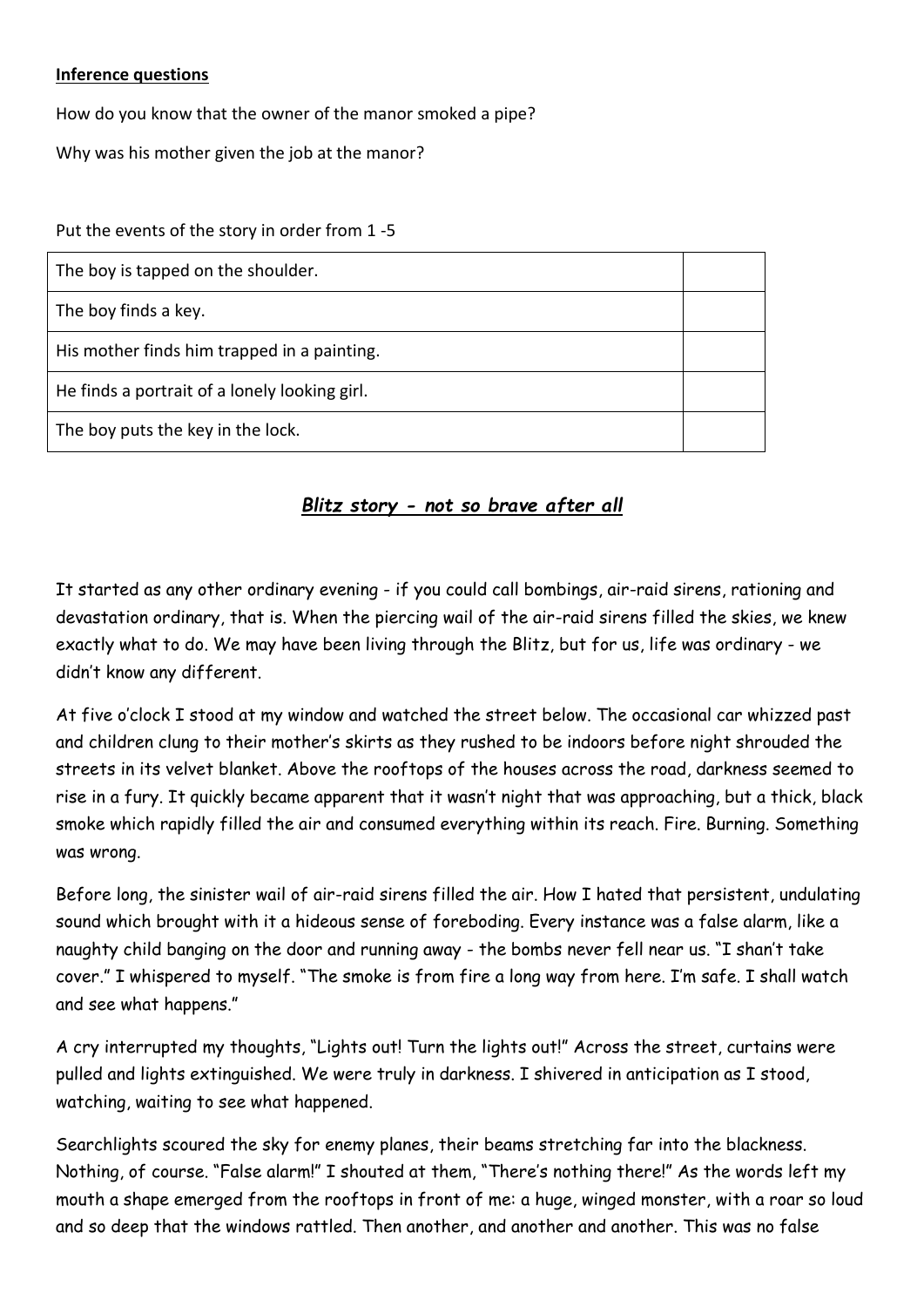alarm! I stood, paralysed by fear, watching as enemy planes poured over the houses. Fire filled the sky. Crashes and booms accompanied violent explosions, resonating overhead.

"Thomas! Thomas!" Never had the frantic cry from my mother been so welcoming. Running to the door I whimpered back,

"I'm coming Mother, I'm coming." One last glance at the window revealed an angry, red sky over the burning city. I turned and ran to the sanctuary of my mother's arms, safe at last.

1. 'How I hated that persistent, undulating sound which brought with it a hideous sense of foreboding.'

Which of the following would be correct synonym of foreboding?

Unease Distress Happiness Readiness.

2. 'Darkness seemed to rise in fury.' What does this sentence suggest?

'Searchlights scoured the sky'

What does the word 'scoured' mean in this sentence?

- 4. Find and copy a word from the  $3^{rd}$  paragraph that means something is continuing over a long period of time.
- 5. How old do you think the person retelling the story is? Use evidence from the text to support you answer.
- 6. In paragraph 1 how do you know that the siren sound is familiar to the writer?
- 7. Which sentence suggests that the children were scared in paragraph 2?
- 8. 'shrouded the street in its velvet blanket' what type of figurative language is used here?
- 9. Summarise the events in paragraph 5.

*In this extract a boy has rushed to get a train. As he travels he realises that something is wrong: the train has been travelling for longer than it should have been and he doesn't recognise where he is.*

## The Wrong Train

Finally the train juddered to a halt in the dark, and he didn't even know whether it was at a station or not, because cupping his hands to the glass there were only a few lights and a low concrete wall to be seen out of the window. But the light on the door button came on, and being off the train seemed a better deal than being on it. So, getting out of his seat, he stepped onto the cold, dark platform before he'd even really thought through whether that was a good idea or not.

Hearing the doors of the train close behind him, and the engine revving up and pulling away leaving him there in the dark and the cold, he wasn't so sure it had been a good idea at all. There was no one else on the platform, but by then it was too late to do anything except watch the lights of the train disappear. When the sound of it couldn't be heard any more, there was no sound at all.

Just silence.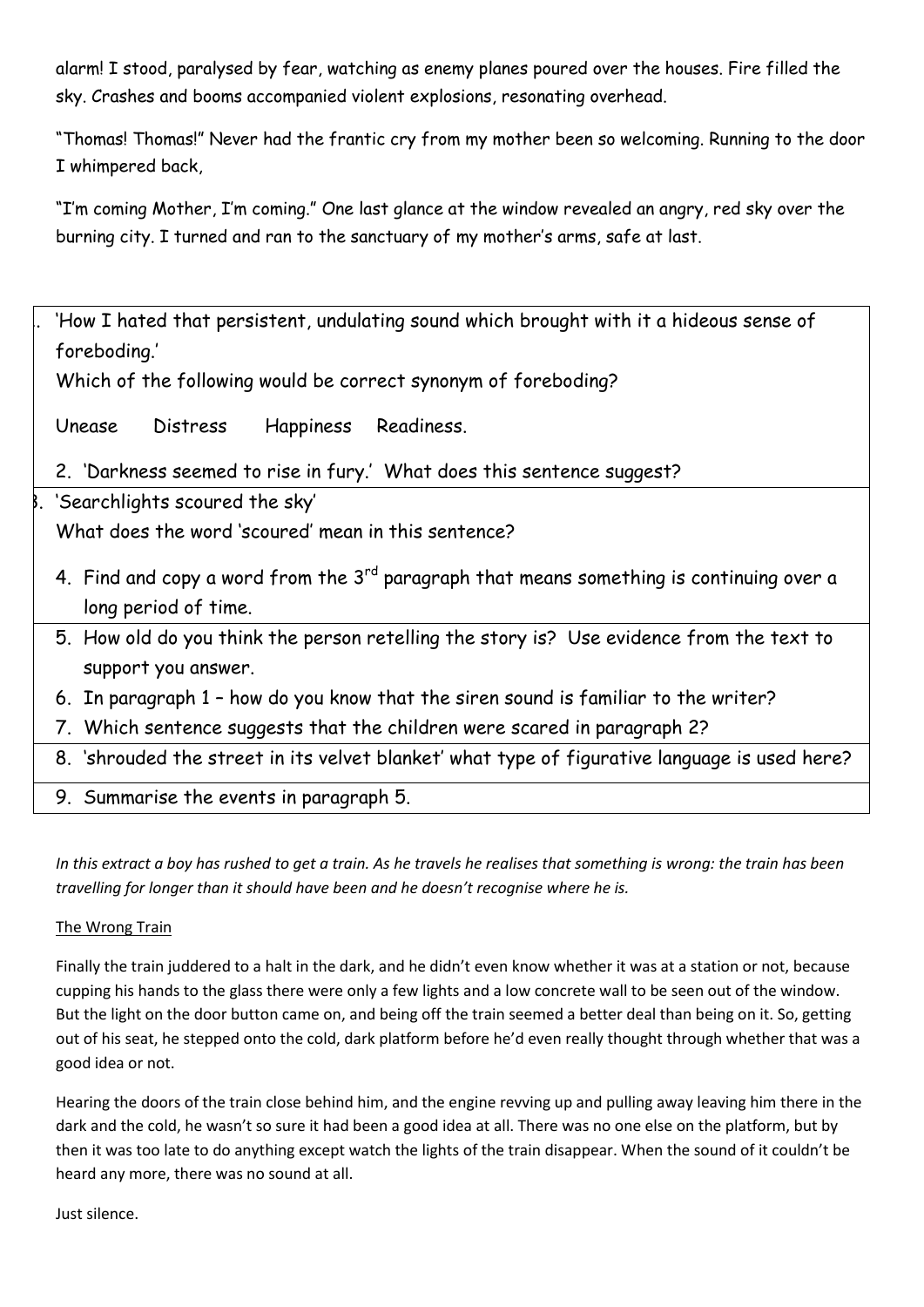It didn't even look like a real station. The slab concrete of the wall ran along the back of it and there was a little shelter with a bench, but nothing else – not a ticket office or a machine. Not even a sign to say where it was. He could see the ends of the platform sloping down to the tracks and there were three lamps on poles, but the light from them was thin and weak. There were no houses, no street lights. So far as he could see, there wasn't a road, not even steps down to one. It was just a platform, dark and still, in the middle of nowhere.

Pulling his coat round him he tried laughing at the dumbness of what he'd done, but in the cold silence his laughter fell from his lips like a shot bird, and that made him feel more alone. Sitting down on the bench, he turned up his collar against the cold and wondered what on earth he was going to do.

He'd been sitting like that for a while before he noticed the light.

At first it was so small that he wasn't sure what it was – just a tiny dot swinging to and fro. But as it came slowly nearer, grew larger, he realised it was a torch.

No, not a torch.

A lantern.

A glass lantern.

Someone carrying a lantern was walking along the railway tracks, out of the darkness, towards him.

He sat up, not quite sure what to make of this. But as the light came closer, came slowly up the slope of the platform's end, any concerns he might have had evaporated as he saw that it was carried by an old man. The man held the lantern in one hand, and a shopping bag and a lead attached to a small dog in the other. He came unhurriedly along the platform and, stopping by the bench, looked down at the boy and then up and back along the platform in that vague, undecided way that small children and elderly people do. The little dog sniffed at the boy's shoes.

The boy sat looking at the man – at the frayed collar and thumb-greased tie, the thin raincoat, the cheap, split plastic leatherette of the shopping bag, the worn shoes and the scruffy little grey dog. A bunch of dead leaves and withered flowers poked out of the top of the bag and that didn't seem quite right.

The boy grinned apologetically.

'I'm sorry,' he said. 'But could you tell me when the next train's going to be? I got on the wrong one and I need to get on one going back the other way.'

The old man glanced down at him, but didn't say anything and the boy wasn't sure whether he'd heard or not, so he said it again, and this time the man turned his head and looked at him.

'It's not a station,' he said brightly. 'It's a Permanent Way Post. You're on a Permanent Way Post.'

He had an odd voice – sing-song, and brittle like a reed. Without seeing the face it could have been a man's or a woman's.

'I'm sorry, I don't understand,' said the boy.

The man looked back along the track and, lifting the hand that held the lead and the bag, he pointed at the rails.

'It's what the railway workers use when they mend the tracks,' he said. 'It's not a station.'

'But the train stopped here,' the boy objected. 'I got off it.'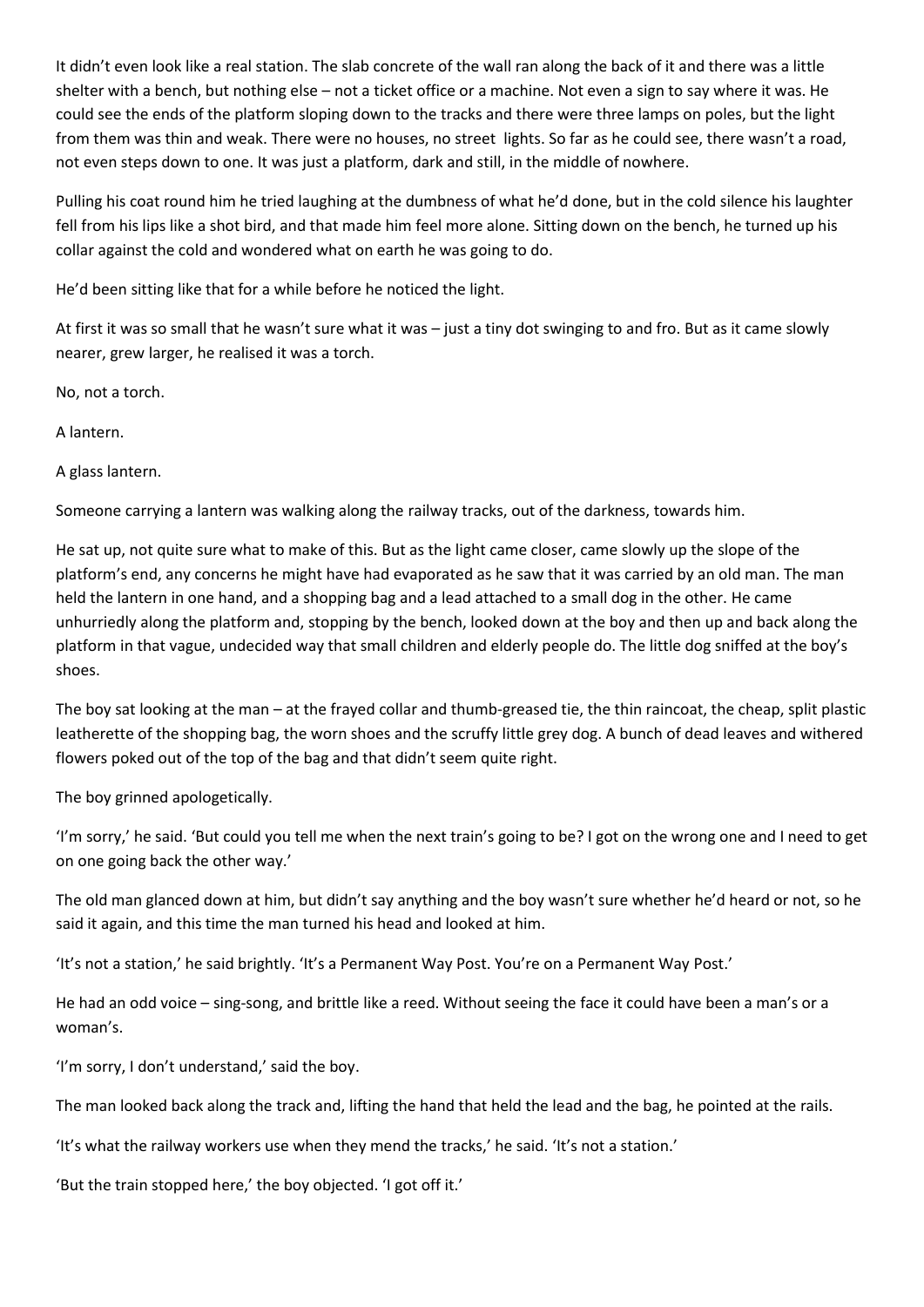'Well, you shouldn't have done that,' the man laughed. 'You shouldn't have done that at all. I wouldn't have come along if you hadn't done that.'

|                                           | Questions 1-12 are about the extract from The Wrong Train                                         |
|-------------------------------------------|---------------------------------------------------------------------------------------------------|
|                                           | What can the boy see out of the window of the train?                                              |
|                                           |                                                                                                   |
|                                           |                                                                                                   |
|                                           | 1 mark                                                                                            |
|                                           | Look at the paragraph beginning: 'Hearing the doors of the train close behind him'                |
|                                           | Why is the boy unsure about his decision to get off the train?                                    |
|                                           |                                                                                                   |
|                                           |                                                                                                   |
|                                           | 1 mark                                                                                            |
|                                           | When the sound of it couldn't be heard any more, there was no sound at all.                       |
| Just silence.                             |                                                                                                   |
| What does this suggest about where he is? |                                                                                                   |
|                                           |                                                                                                   |
|                                           | Complete the table below to show what the boy could and couldn't see immediately after he got off |
| the train:                                |                                                                                                   |
|                                           |                                                                                                   |
| What the boy could see                    |                                                                                                   |
|                                           |                                                                                                   |
| What the boy couldn't                     |                                                                                                   |
| see                                       |                                                                                                   |

2 marks

5

What does the boy see after he has been sitting for a while?

1 mark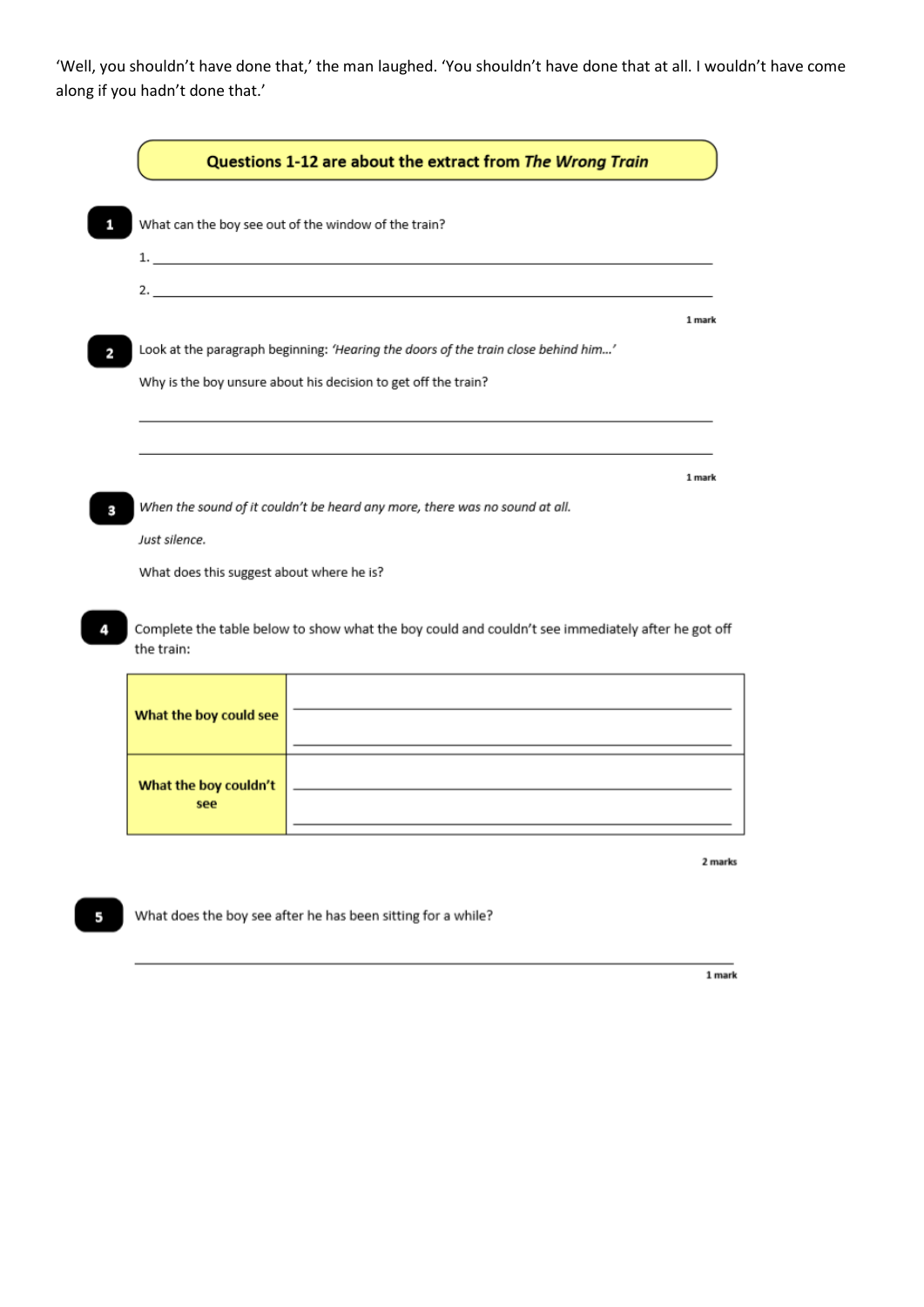... any concerns he might have had evaporated as he saw that it was carried by an old man.

The word evaporated suggests that the boy...



| IUN UITE. |
|-----------|
|           |
|           |
|           |
|           |
|           |

 $1$  mark

#### What impressions do you get of the old man?  $\overline{7}$

Give two impressions, using evidence from the text to support your answer.

3 marks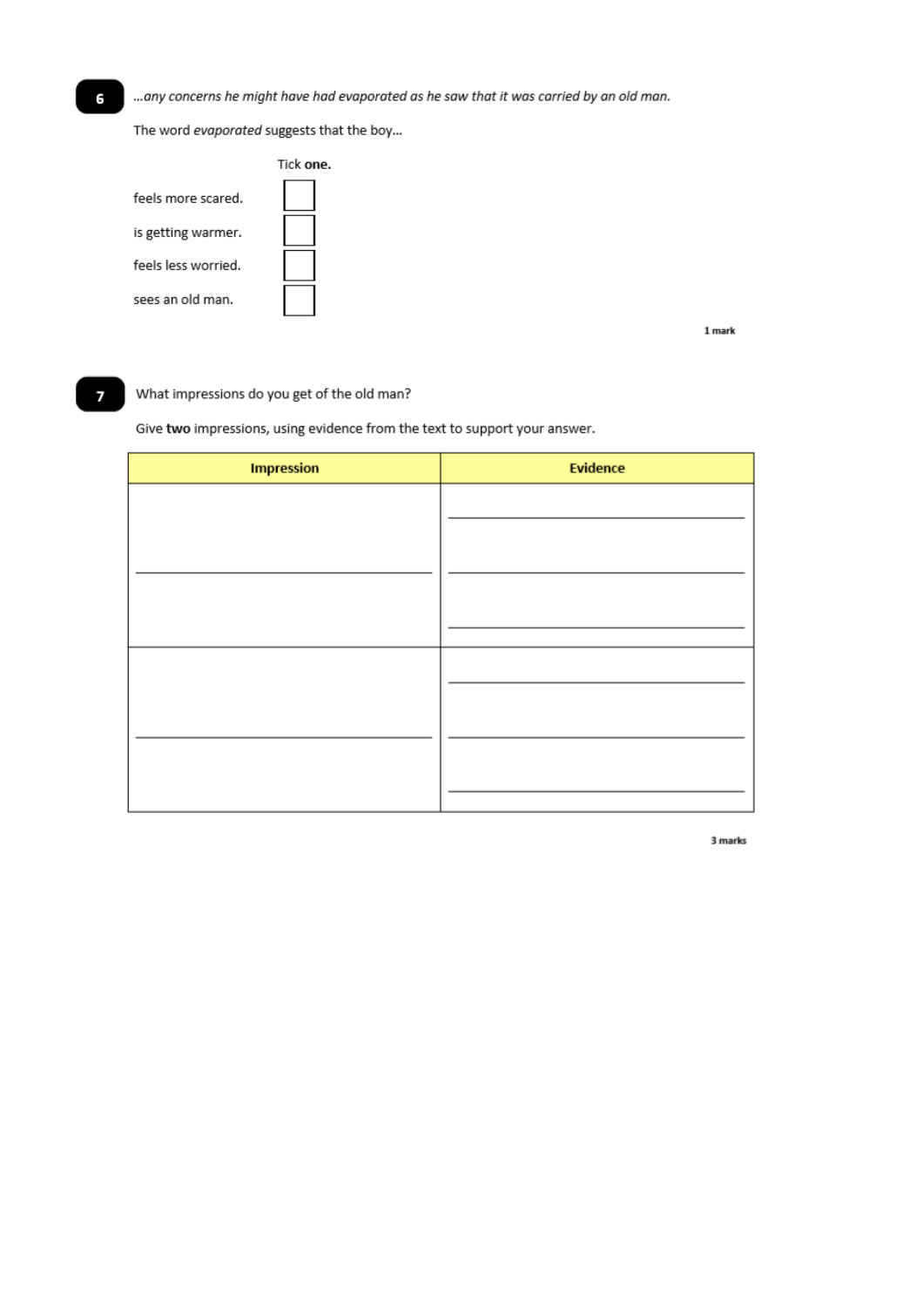| heard or not |                                                                             |           |  |        |
|--------------|-----------------------------------------------------------------------------|-----------|--|--------|
|              | Why do you think the man doesn't answer the boy straight away?              |           |  |        |
|              |                                                                             |           |  | 1 mark |
|              |                                                                             |           |  |        |
|              |                                                                             |           |  |        |
|              |                                                                             |           |  |        |
|              |                                                                             |           |  |        |
| 9            | The man tells the boy he is not at a station. Where does he say the boy is? |           |  |        |
|              |                                                                             |           |  |        |
|              |                                                                             |           |  | 1 mark |
|              |                                                                             |           |  | $ -$   |
| 10           | The man's voice is described as sing-song.                                  |           |  |        |
|              | This suggests the man's voice is                                            |           |  |        |
|              |                                                                             | Tick one. |  |        |
|              | deep.                                                                       |           |  |        |
|              | high.                                                                       |           |  |        |
|              | musical.                                                                    |           |  |        |
|              | loud.                                                                       |           |  |        |

Look at the last paragraph, beginning: 'Well, you shouldn't have done that...' 11

Find and copy a group of words that suggest that the old man is only there because the boy is there:

1 mark